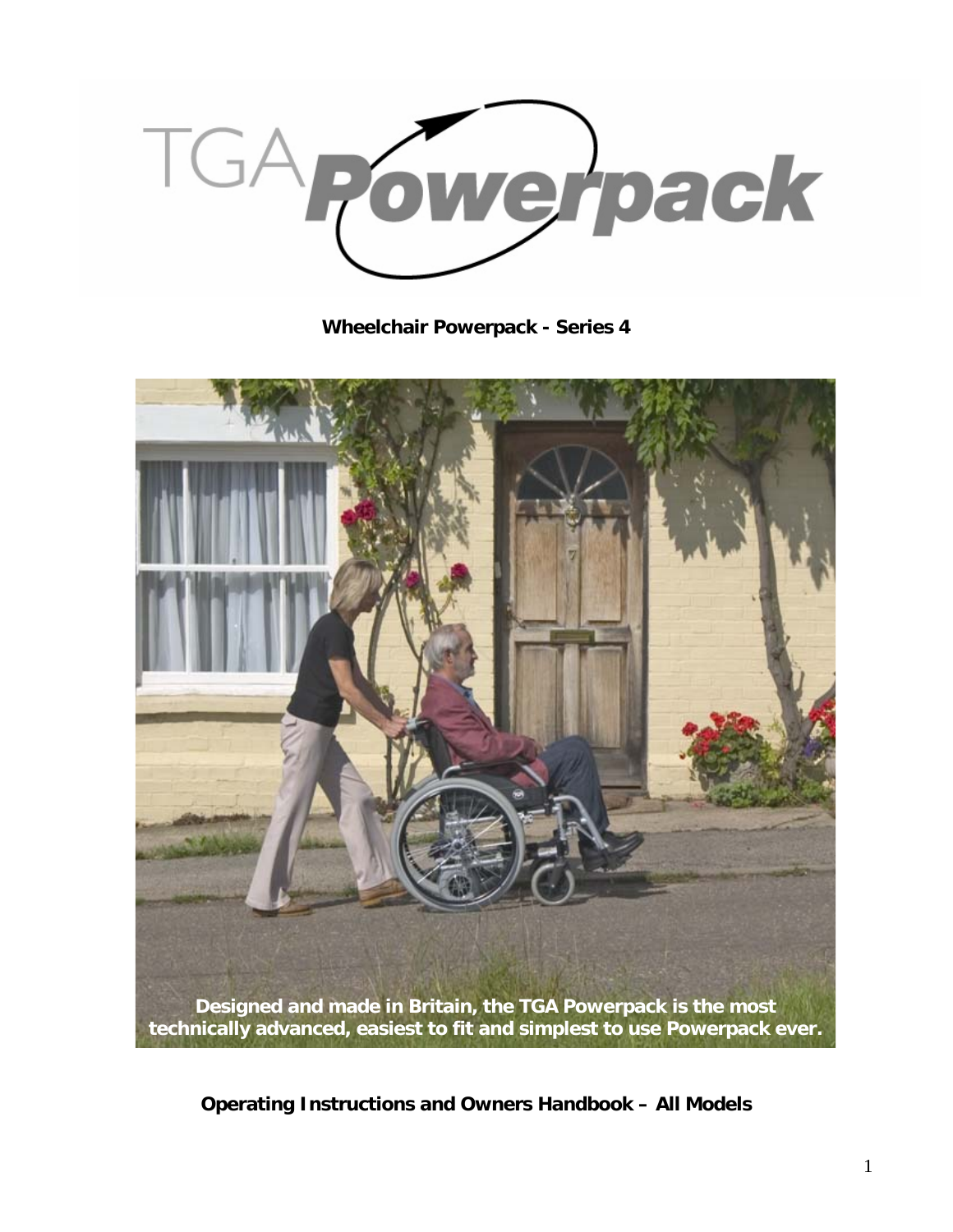#### **General Instructions**

- 1. These instructions apply to all 3 models of Wheelchair Powerpack including Heavy Duty, and reverse options. The standard models, both single and twin wheel versions, are not to be used on wheelchairs where the combined weight of user plus Powerpack and wheelchair exceeds 114.30 kilograms (18 stone). The heavy duty version is not to be used on wheelchairs where the combined weight of user plus Powerpack and wheelchair exceeds 165.10 kilograms (26 stone).
- 2. The standard Powerpack complete with battery weighs 13.1 kg (28.8 lbs), twin wheel version 14.5 kg (31.9 lbs) and the heavy duty 16.05 kg (35.3 lbs). Please refer to the wheelchair manufacturer's handbook for the maximum user weight limits of the wheelchair.
- 3. Please read these instructions very carefully before unpacking the Powerpack or attempting to fit it on a wheelchair.
- 4. As the Powerpack and its associated components are relatively heavy and fitted at a low level, great care must be taken not to strain when lifting and assembling on to wheelchairs.
- 5. Remove Powerpack from box first, then remove battery. Do not remove both together in case the battery slips causing damage or personal injury.
- 6. Check to ensure you have all contents as listed below (Fig 1):

Powerpack with lifting strap Battery in bag complete with leads Battery Charger Crossbar Mounting brackets left hand and right hand Right hand handgrip with control Left hand handgrip Allen key "T bar" 5mm Allen key 6mm 2 keys User manual Warranty card



**Fig 1 Powerpack Components**

- 7. Always fit Powerpack to wheelchair first and then fit battery.
- 8. Always remove battery from Powerpack before disassembling from wheelchair.
- 9. Always ensure the on/off key is in the off position when connecting or disconnecting the battery.
- 10. Always ensure the on/off key is in the off position before anyone sits in or alights from the wheelchair.
- 11. Never operate the Powerpack without the chair being occupied.
- 12. The Powerpack is very simple to install and use. However if you have any problems regarding fitting and use, please seek advice from a competent engineer or TGA.
- 13. Refer to section "Using the Wheelchair Powerpack" and the wheelchair manufacturers' instructions (wheelchair handbook) before using the Powerpack for the first time.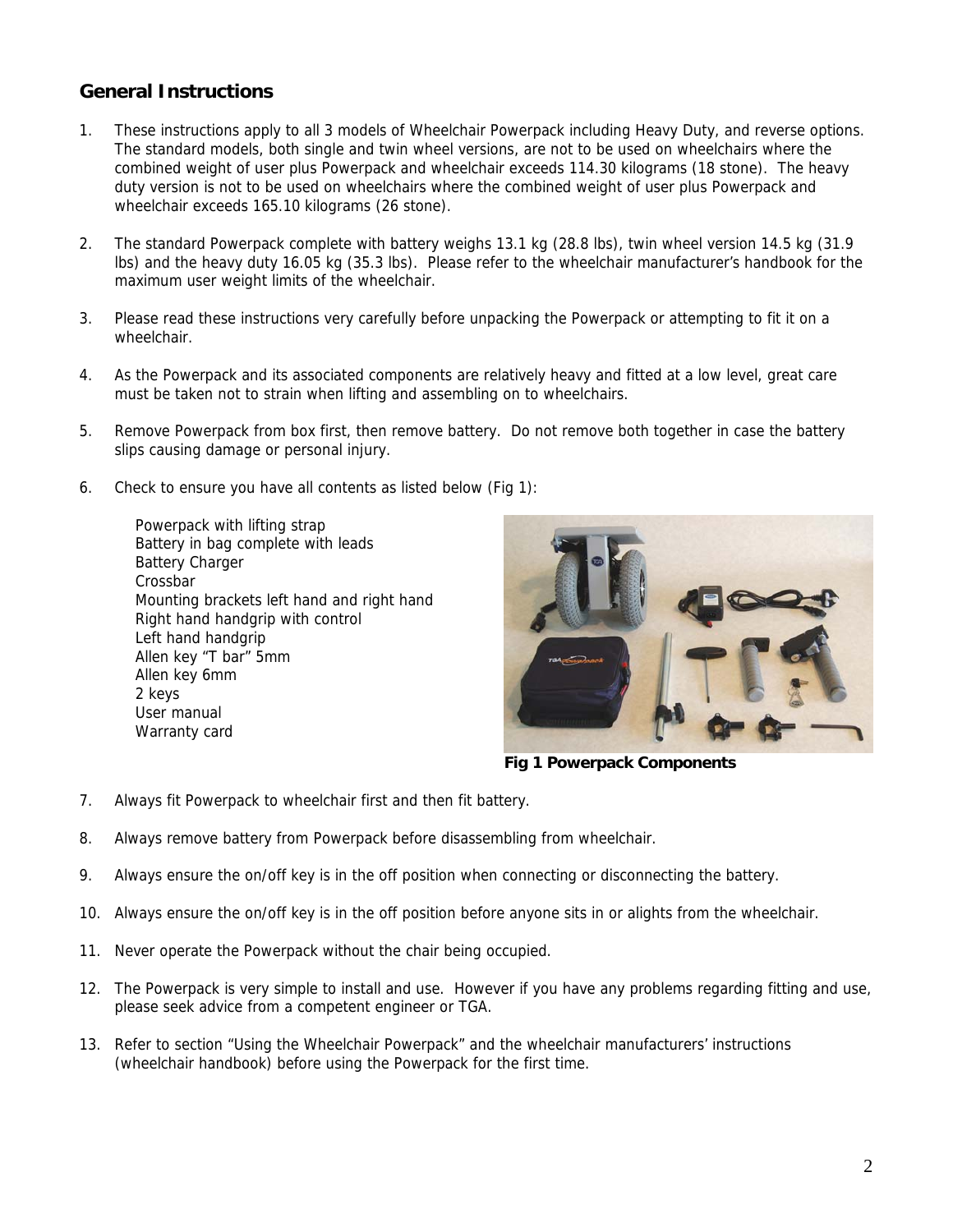- 14. Once fitted correctly to the wheelchair the Powerpack will make life a lot easier and take all the effort out of pushing a wheelchair. Not only will it make pushing uphill easier, but along the flat as well. Use it all of the time to power the chair or just when the going gets tough. The Powerpack is very capable of powering up gentle hills without assistance and steeper hills can be climbed with assistance from the pusher. However, depending on the weight of the occupant and gradient of the hill, some hills may be too much for the Powerpack to cope with. This point cannot be defined as all hills have different gradients and all users' different weights. The Powerpack has various built in protection circuits to stop serious damage to the motor and the electronics if for whatever reason an overload occurs. At this point the motor will shut down and you will have to switch the key off, wait a few seconds and switch back on to clear. However in order to carry on climbing the gradient, a lot more effort will have to be put into pushing in order to assist the Powerpack and stop it shutting down again. If the Powerpack does shut down more than once, we would strongly recommend that you find an alternative route as the Powerpack will be trying to work outside its design limitations and continual use may cause damage.
- 15. The Powerpack is not designed to climb steep gradients, nor to take you anywhere under power assistance that you would not normally be able to push the chair without using any power assistance. It must be remembered that even if the chair can be powered uphill, you still have to get down the other side which can sometimes be even more difficult. We strongly recommend the fitting of attendant controlled brakes to your wheelchair if moderately steep or long slopes are likely to be negotiated.
- 16. Your batteries will need to be cycled (charged and discharged) between 10 and 15 times before they will give their maximum performance and range (See battery charging). Range is also dependant on various other factors, such as weight of occupant, number of hills and steepness of gradients encountered on your journey. In addition, how much assistance the pusher gives the Powerpack will affect the range. We strongly recommend that initially, journey distances are relatively short and are gradually increased. This will allow the opportunity to become used to the controls and take account of the improving performance of the battery.

# **Fitting Instructions**

- 1. Remove the Powerpack and all associated components from the packaging (Fig 1).
- 2. Both time and care must be taken to ensure the Powerpack is set up in accordance with these instructions and fitted in the position that best suits the particular chair it is being fitted to, both for ease of use and safety.
- 3. Ideally the Powerpack should be positioned so that the centre of the drive wheel runs approximately in line with the centres of the wheelchair rear wheels, Fig 2A (Single and twin wheel models). This is not possible on some chairs, so it may have to be positioned more towards the rear but be aware that the further towards the rear it is fitted, the greater chance of it causing discomfort to the attendant whilst walking. Fit it as far forward as possible, but never fit forward of the wheelchair rear wheels. The drive wheel should always be set to run in the centre of the wheelchair (Fig 2B). Twin wheel models should have a wheel running equal distance either side of the centre line of the wheelchair (Fig 2B).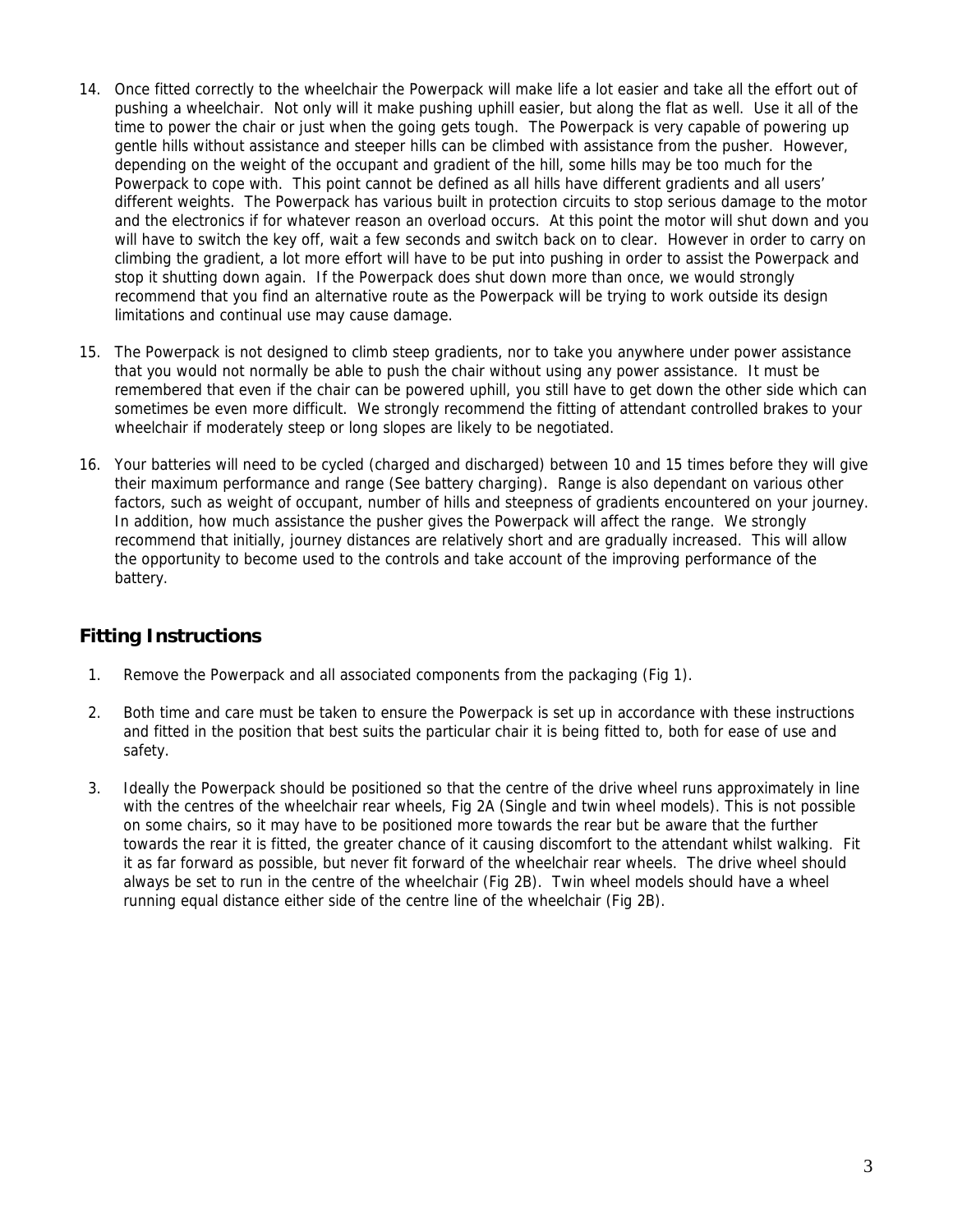

**Fig 2 Powerpack Fitting and Bracket Location Diagram** 

4. Take the two mounting brackets and you will see that one has a larger diameter shaft than the other (Fig 3 C & D). Fit the larger diameter right hand mounting bracket to the bottom of the wheelchair frame on the right hand side, as viewed from the rear of the chair. Fit the smaller diameter left hand bracket in a corresponding position on the left hand side of the chair. Fig 2 demonstrates the approximate positioning of the mounting brackets on the chair (when viewed from above). Do not tighten at this stage.



5. Take the two crossbar tubes. Insert the smaller diameter tube into the larger diameter tube at the hand wheel end (Fig 3E). Fit the larger diameter tube over the right hand mounting bracket (Fig 3C). Now compress the smaller diameter tube against the spring and offer it up to the left hand mounting bracket. Allow the spring to extend the tube over the bracket. Please note that the crossbar on the Heavy Duty model is not spring loaded, only the standard model has a spring loaded crossbar. Take care when using the crossbar as it is spring loaded and could cause damage or injury if not used correctly. Avoid over tensioning the spring by pushing the inner tube in more than necessary. Avoid pointing at anyone. Take care when fitting. NB On some heavy duty and some specialist wheelchairs it may be found that the crossbar is a little too long. Please consult your dealer or TGA.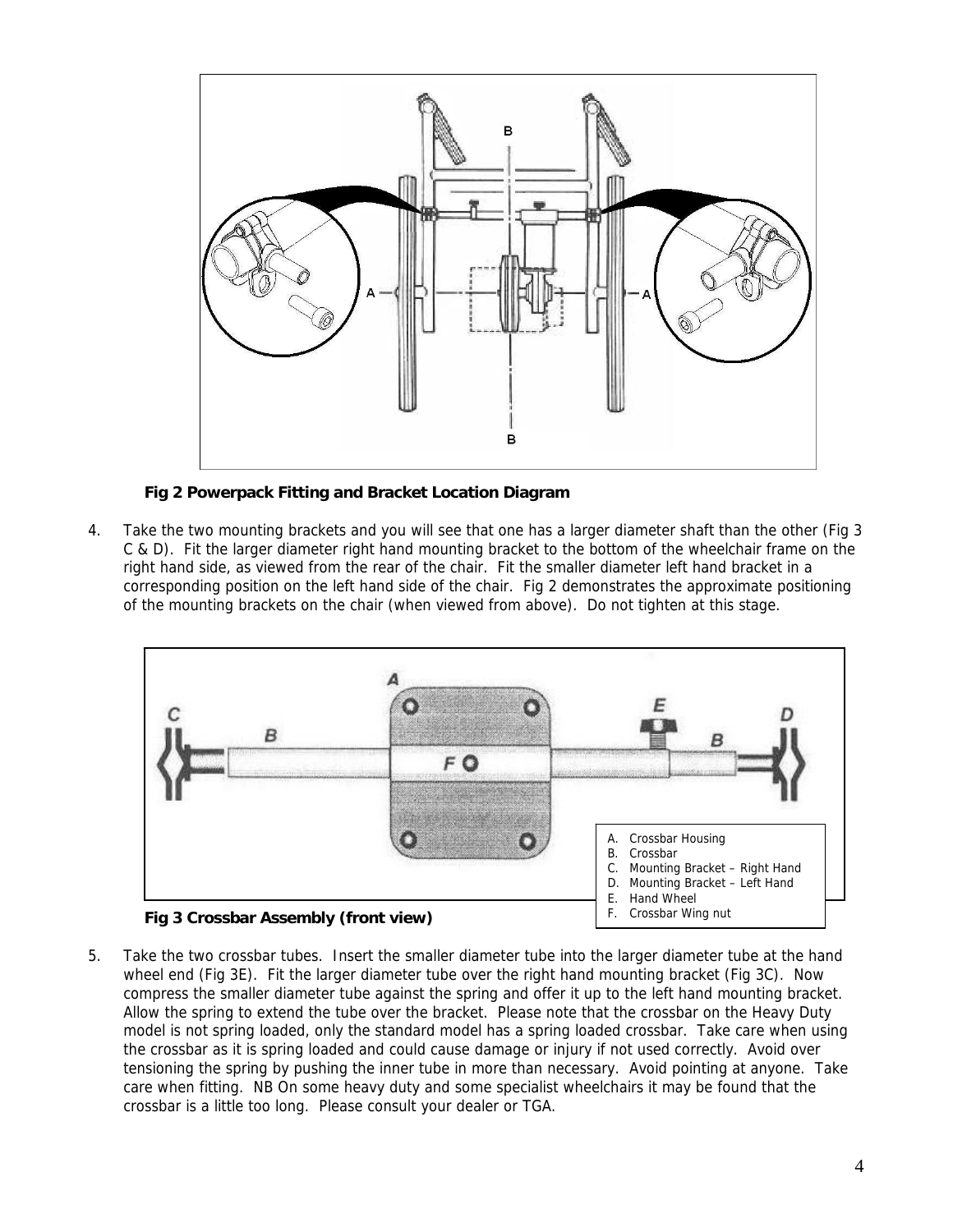- 6. Ensure the wheelchair is fully open (see wheelchair manufacturer's handbook). Adjust the position of the clamps so that they are directly opposite each other and the crossbar is at right angles to the wheelchair frame. Now lightly tighten the clamp retaining bolts with the allen key provided.
- 7. Compress the crossbar and remove from the wheelchair. Now hold the Powerpack so that the wheel is making contact with the ground and the crossbar housing is pointing away from you. Keeping the crossbar hand wheel to the left, insert the crossbar into the crossbar housing tube at the front of the motor.
- 8. Ensure wheelchair brakes are on and fit the Powerpack complete with crossbar on to the wheelchair by holding it in position and placing the right hand end of the crossbar over the mounting bracket (Fig 4). Allow the spring to extend the left hand tube over the other mounting bracket and lightly tighten the hand wheel (Fig 3E). To avoid damaging the crossbar, do not over tighten. The crossbar must always be fully extended against the mounting brackets to ensure safe attachment to the wheelchair frame. The wheelchair should always be fully extended prior to attaching the Powerpack and once the chair has been sat in, ensure that it has not expanded further and that the crossbar remains fully extended against the mounting brackets. **Fig 4 Attaching Crossbar**



- 9. Check the alignment with the rear wheels and centre line of the wheelchair (see paragraph 3). Now firmly tighten the clamp bolts on the crossbar mounting brackets. Next ensure the crossbar is firmly against the mounting bracket shoulders and then tighten the crossbar hand wheel taking care not to damage the crossbar by over tightening. The drive wheel or wheels can be centralized between the wheelchair wheels by sliding the motor assembly along the crossbar. After centralising, tighten the crossbar wing nut (Fig 3F). Again, take care not to over tighten.
- 10. When using the Powerpack for the first time, if the wheelchair pulls to the left or right it is usually because the drive wheel or wheels are not central. To remedy this, simply adjust the Powerpack on the crossbar as in Paragraph 9 until the wheelchair pulls in a straight line. Similarly, if the mounting brackets have not been fitted directly opposite each other, this will also cause the wheelchair to pull to one side or the other.
- 11. Place the battery in the tray with the writing on the bag uppermost and the handle towards you. The battery bag is securely held in place by Velcro (Fig 7).
- 12. The next item to fit is the handlebar control (Fig 5). This unit performs many functions in addition to controlling the motor. I t replaces the original wheelchair handlebar grips as well as providing extension handlebars for added comfort when controlling the chair. It is set for right hand use but can be reset for left hand operation.
- 13. Remove both handlebar grips from your wheelchair. These are probably glued on, so the best way of removal is to carefully cut the grip down one side with a sharp knife and peel off. Taking each new handlebar grip in turn, remove the rubber end caps and engage the long 4mm allen key T bar into the expander bolt located approximately half way down the inside of the new handlebar grip. Looking in the other end of the handlebar grip, you will see an expanding bolt, which is the Fig 5 Handlebar Control

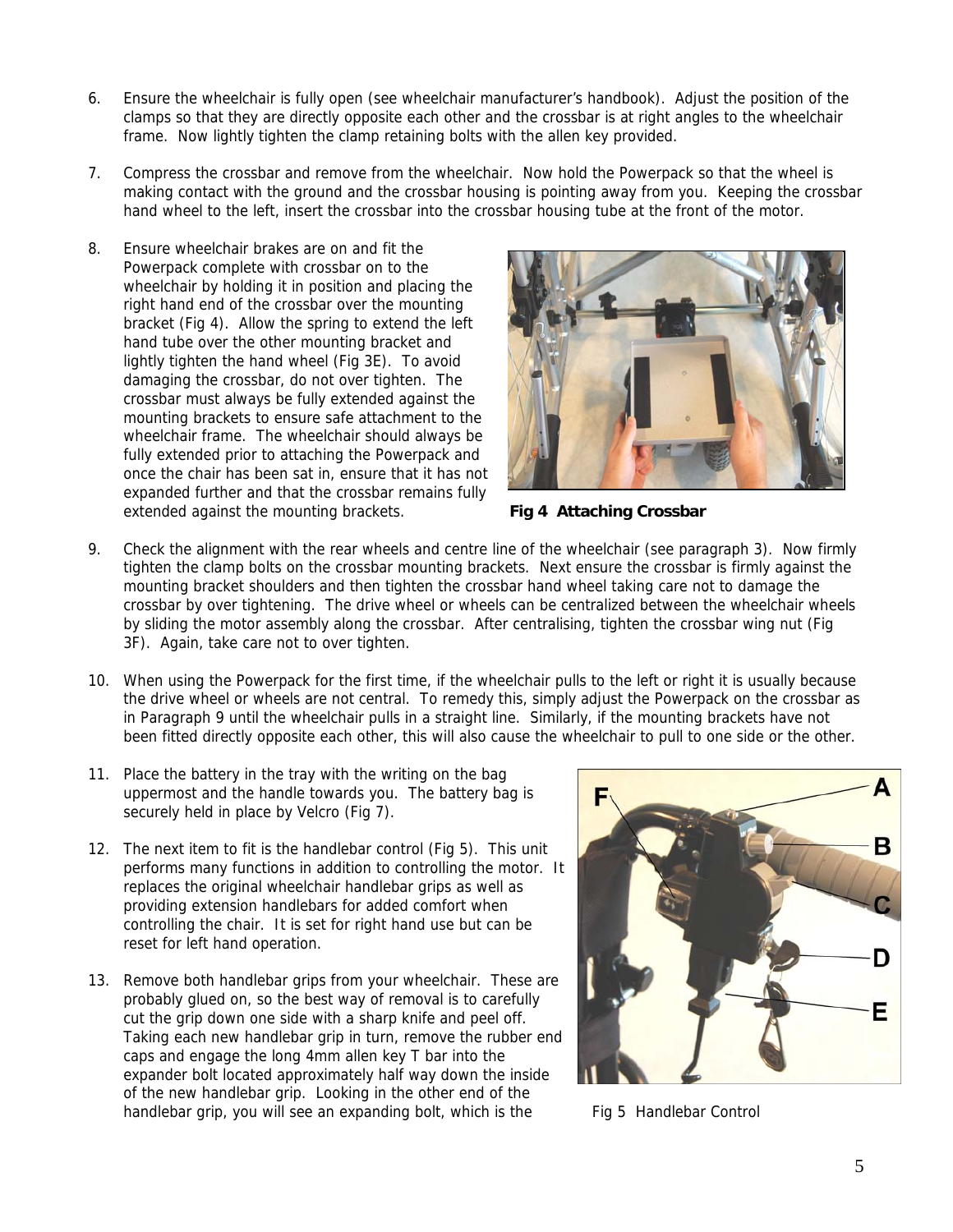retainer for locking the new handlebar grip onto the wheelchair handlebar. With the allen key T bar, unscrew the expander bolt so that the 4 expanding arms are unexpanded and flush with the internal barrel (until approximately a quarter of the bolt thread is left in the internal barrel). You may need to hold your finger on the barrel while this is taking place to prevent it turning. Keep the allen key T bar located in the expander bolt, as this makes fitting easier and now slide the new grip fitted with the control onto the right hand wheelchair handlebar (Fig 5). The new grips are obviously longer than the ones removed and this enables the original handlebars to be extended. This is sometimes useful when fitting the Powerpack to give more clearance for your feet. Now tighten the expander bolt as much as you can using the long allen key T bar (Fig 6). The control unit should now be in a vertical location (Fig 6). Repeat for the other handlebar grip. NB To ensure a positive fitting, at least 7.5 cm (3 inches) of the wheelchair handlebar must be covered by the new grip.

**Care! Warning** The correct fitting of the new handlebar grips and control unit is essential to the control of the wheelchair and safety of the occupant. Please read these fitting instructions very carefully and if you are in any doubt or require any assistance please contact your dealer or TGA.





**Fig 6 Tightening the Handlebar Grip Fig 7 Fitting and Connecting Battery** 

- 14. If you require the wheelchair to be operated from the left hand side simply remove the backing plate at the top of the handlebar, under the plate are two bolts which hold the control to the handlebar grip. Remove the control and re-fit to the left hand grip with the allen key T bar provided.
- 15. Connect the plug into the socket at the base of the handlebar control. Ensure that it connects positively (Fig 5E).
- 16. Connect the battery plug and socket to the plug and socket from the controller. This can only be done one way, red to red and black to black (Fig 7).
- 17. Take the loop at the top of the lifting strap and place it over the left handlebar of the wheelchair. You will note a two piece buckle in the strap. When the two parts of the buckle are fastened in the closed position it will create a loop in the strap. Make sure the buckle is open and that the strap is just a straight length. Now take the strap adjuster and alter as necessary the length of the strap by pulling it through the adjuster until the wheel of the Powerpack sits firmly on the ground and the strap is just slack. Allow enough slack so that the Powerpack has approximately one inch of downward movement, sufficient to cope with rough terrain or potholes. To lift the Powerpack wheel clear of the ground, simply raise the Powerpack by pulling up the strap below the buckle. Now fasten the two parts of the buckle together and this will hold the Powerpack securely off the ground. To lower the Powerpack on to the ground, support the unit by holding the lower part of the strap, release the buckle and gently lower the Powerpack. Always ensure that the strap does not foul any moving components and that it is always attached to the handlebar.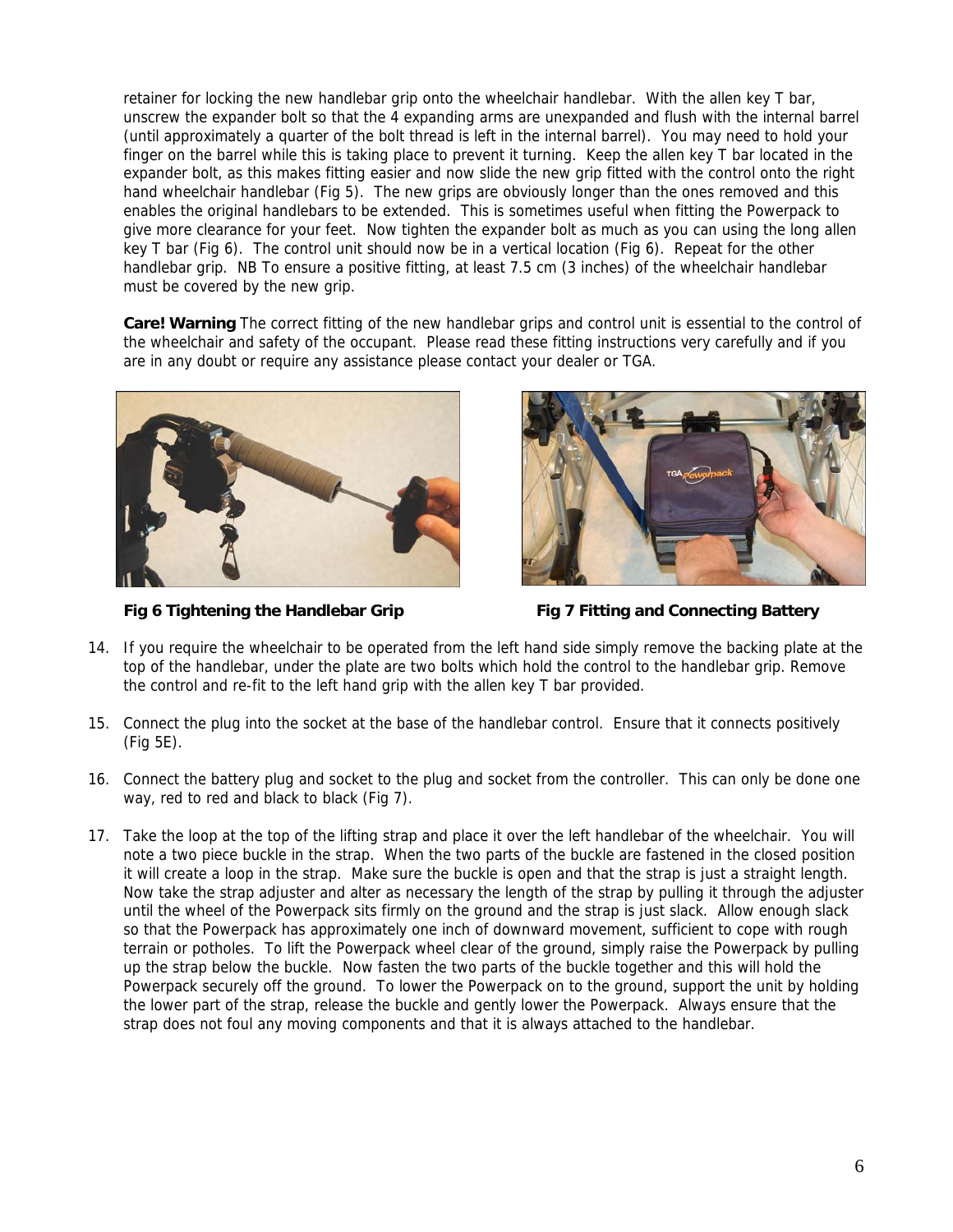# **Additional Fitting Hints**

- 1. The Powerpack is normally fitted between the two horizontal tubes of the wheelchair frame. If this is not possible, it can be fitted between vertical or diagonal tubes.
- 2. The angle that the Powerpack is mounted at is important in terms of performance. To check that the Powerpack is mounted at the correct angle, measure from the bottom of the crossbar housing to the ground (to do this the Powerpack should be fitted to the wheelchair and on even terrain). Ideally, this distance should be between 12.5 to 16.5 cm (5 to 6.5 inches approximately). If this distance is less than 12.5 cm, the front of the Powerpack is too low. This is most likely to occur on wheelchairs with very small wheels or a particularly low frame. If the distance is greater than 16.5 cm, the front of the Powerpack is too high. In either case, TGA have a range of adaptations to facilitate the optimum positioning of the Powerpack on your wheelchair. The above is only a guide and the distances are approximations. If you are in any doubt, please contact TGA.

# **Controls**

- 1. ON/OFF LIGHT & BATTERY CONDITION INDICATOR At the top of the handlebar control you will see a small light (Fig 5A). This is a multi-function light and will come on when the ON/OFF key (Fig 5D) is switched to on indicating the machine is ready for use. In addition it has another function which is to indicate the state of charge of the battery. When you switch on you will notice the light go through a sequence of colours, starting at red through amber to green, indicating the battery is fully charged. Providing the battery is fully charged the green will stay on until the battery charge condition drops to a level that will change the light to amber, indicating that the battery should soon be recharged. At the final stage of the light sequence the amber will change to red indicating the battery has a very low charge and should be recharged at the very earliest opportunity. The third function of the light is to provide a fault code indication. This will operate if the Powerpack has a fault or is overloaded. The machine will cutout and the light with flash a certain sequence. To re-set, switch off, wait a few seconds and switch on again. If the fault has not cleared, contact your dealer or TGA.
- 2. PRESET SPEED CONTROL Immediately under the light is a small round control which is the Preset Speed Control (Fig 5B). This will control the maximum speed of the Powerpack by turning in a clockwise direction to increase speed and anticlockwise to reduce speed, particularly useful when going around shops or other confined spaces where a high level of control is needed.
- 3. SPEED CONTROL LEVER Whilst the Preset Speed Control will limit the top speed of the Powerpack, the speed control lever will progressively control the speed up to the preset limit (Fig 5C). The more you push the lever down with your thumb the quicker you will go. An alternative use for the lever is to preset your top speed with the preset control, then use the lever as a button simply by pressing from top to bottom in one movement. The electronics will still provide a smooth take off.
- 4. ON/OFF KEY Situated under the speed lever this is simply an ON/OFF switch with removable key (Fig 5D). The key will be in a vertical position for off. Turn clockwise for on. Never leave switched on when not in use or with someone sitting in an unattended chair. When leaving the chair always take the key with you.
- 5. DIRECTION SWITCH Fitted on the left hand side of the hand control on powerpacks with the reverse upgrade. (Fig 5F). The direction switch controls the direction that the powerpack will operate (forward and reverse). With the ignition key switched off simply press the direction switch forward to operate the powerpack forward, and in the reverse position to operate the powerpack backwards. N.b if using the hand control on the left hand handlebar the direction switch can be removed and rotated so that it is facing inwards.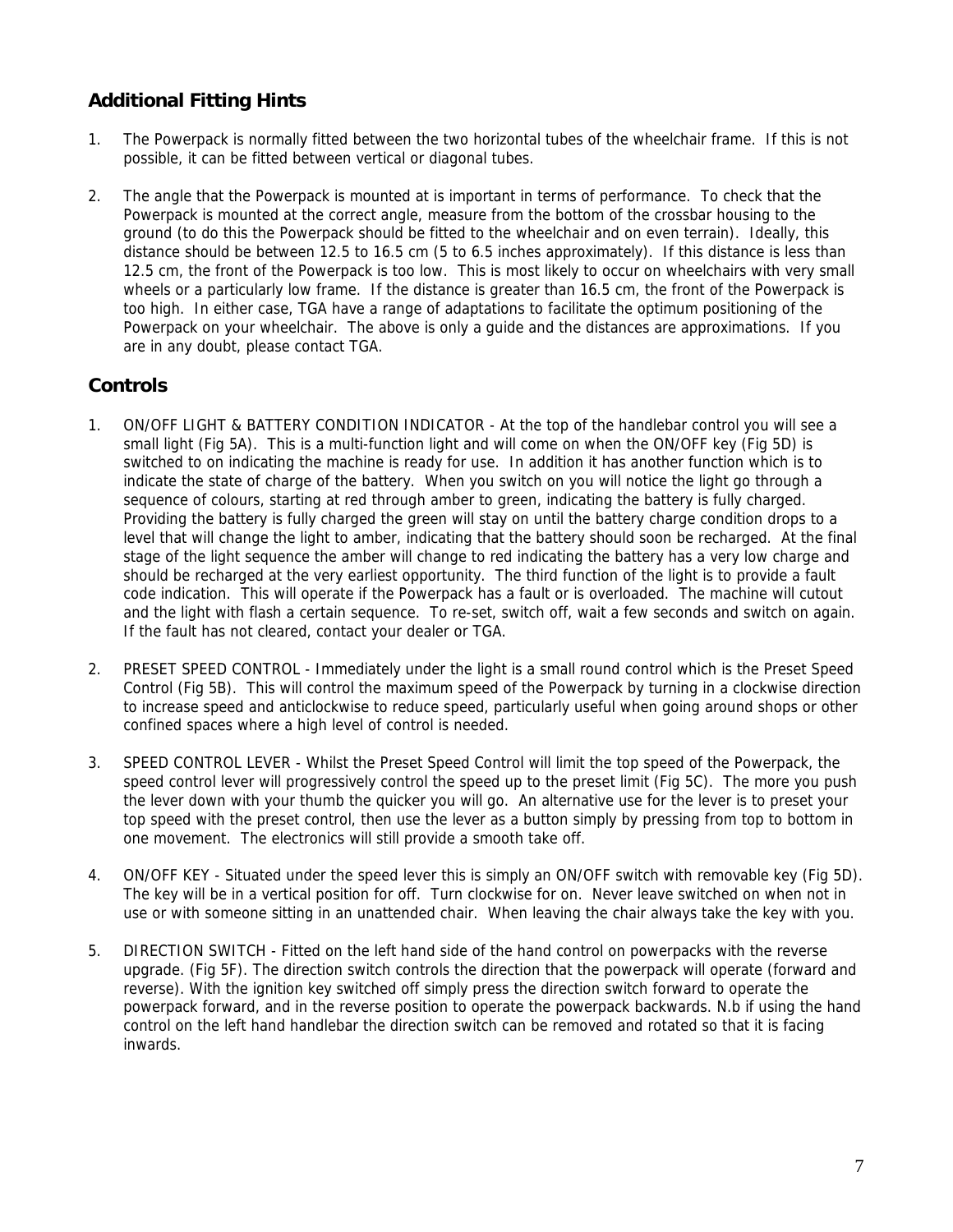# **Using the Wheelchair Powerpack**

- 1. Set the Preset Speed Control to approximately half speed for your initial tests. Turn the key to on and then by using gentle pressure on the speed control lever, the wheelchair will move in a forward direction (on powerpacks fitted with reverse the powerpack will travel in the direction selected by the direction switch). The more pressure on the lever, the quicker the wheelchair will move. Never operate the Wheelchair Powerpack without the wheelchair being occupied.
- 2. Now release the lever and the wheelchair will roll gently to a stop. Try this process a few times to practice stopping and starting. Now practice at slightly higher speeds and for longer periods until you feel confident with the controls.
- 3. Remember that both the speed control lever and the Preset Speed Control are also power controls and as the terrain becomes more difficult or uneven, they may need adjusting to suit the conditions. Turning the Preset control to maximum and increasing pressure on the lever will give more power to climb gradients, reduce pressure to slow the wheelchair if the speed increases beyond a comfortable level. Release the lever when descending a slope and the wheelchair is tending to pull the attendant. Always remember to release the lever if you are experiencing any difficulties maintaining control.
- 4. Under no circumstances should the person in the wheelchair operate the hand control.
- 5. The Powerpack has adequate power to propel a wheelchair and passenger over terrain that is normally accessible to a wheelchair. However, in situations such as hill climbing, use on gravel or wet grass, a certain amount of assistance may be required by the attendant. When used in conditions such as the above, do not allow the motor to labour excessively or stall as damage may be caused.
- 6. Care must always be taken when negotiating kerbs and, if in doubt, refer to the wheelchair manufacturer's instructions. We recommend that dropped kerbs are used whenever possible. If kerbs have to be negotiated, when reversing up or down kerbs, the Powerpack must be lifted clear of the ground with the strap. When climbing kerbs in a forwards direction, either lift the Powerpack clear of the kerb on the strap, or by using a small amount of power and great care the Powerpack can be an assistance to climbing the kerb. However, when going down the kerb forwards, it is advisable to use the strap and have the Powerpack clear of the ground. Never let the Powerpack crash down the kerb as this may cause damage.
- 7. Hands should be kept clear of the wheels at all times.
- 8. Always ensure your battery is adequately charged before undertaking any journey. This is indicated by the light at the top of the hand control. In the event that the battery condition indicator is showing amber and you have some distance to go before you reach your destination, you may wish to conserve the battery power for the more difficult part of the remaining journey. Simply raise the Powerpack drive wheel clear of the ground and switch they key to off. When you come to more difficult terrain, lower the drive wheel and turn the key to on. You will find that by resting the battery there is a small degree of battery recovery which will give you a little extra distance.
- 9. NOTE Fitting in the ideal position as described in Paragraph 3 of the Fitting Instructions will generally slightly increase the stability of the wheelchair. Most manufacturers provide guidance on the stability of their wheelchair and you should refer to their manual for information. The further the Powerpack is moved rearwards, the more the rear stability of the wheelchair is reduced. In use, the increase or decrease would only be noticed when tipping the wheelchair to mount or go down a kerb. However, if parked on a hill, with the wheelchair occupied, the rear stability must be considered. TGA recommend that the normal practice should be to park with the wheelchair facing down the hill, unless the wheelchair manufacturer's information states otherwise. If the Powerpack has been positioned other than as recommended in Paragraph 3 of the Fitting Instructions and the manufacturer of the wheelchair recommends a different parking method, please contact TGA for advice.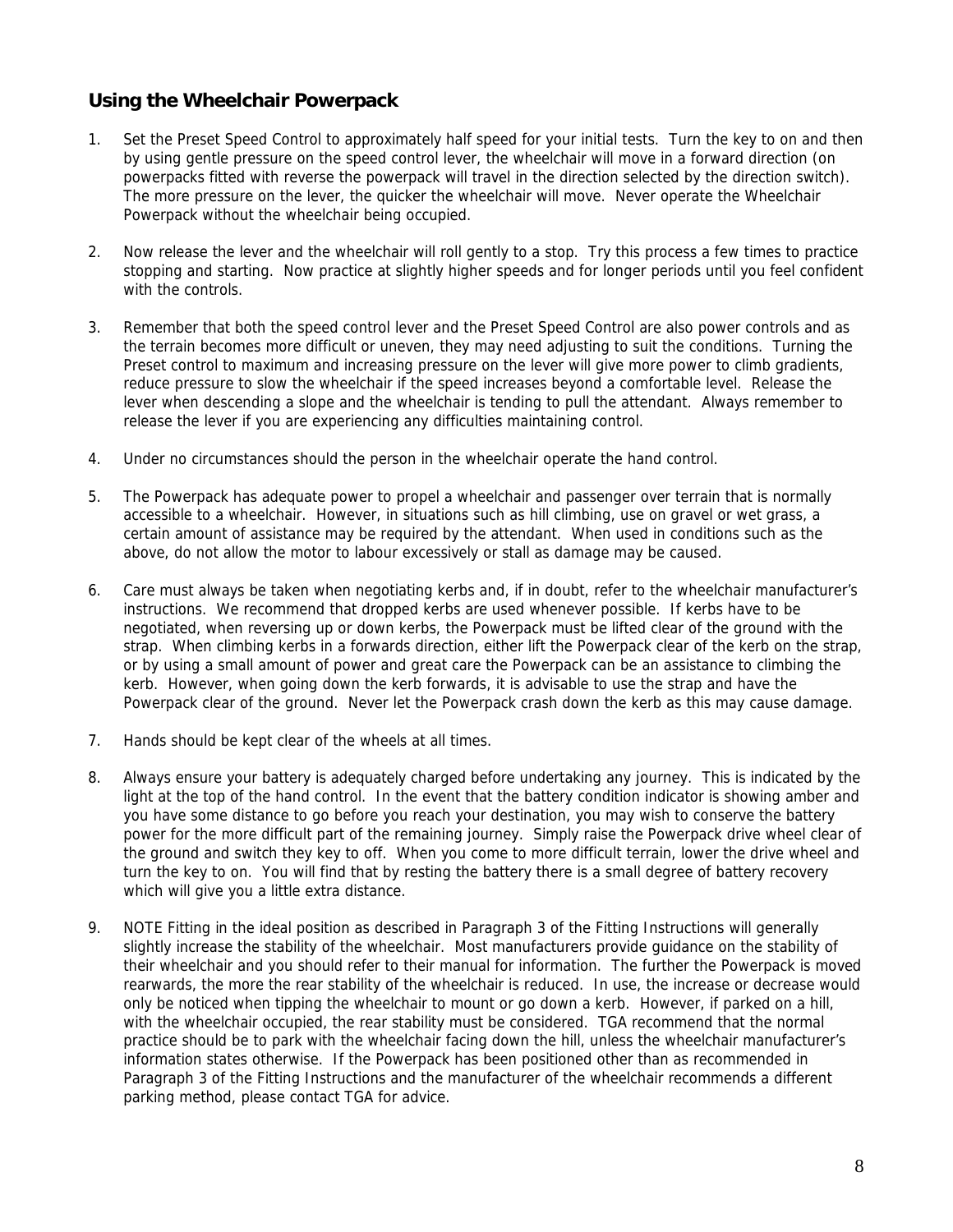- 10. The standard Wheelchair Powerpack is not to be used on wheelchairs where the weight of the occupant and chair exceeds 114.30 kilograms (18 stone). The heavy duty Wheelchair Powerpack is not to be used on wheelchairs where the weight of the occupant and chair weight exceeds 165.10 kilograms (26 stone).
- 11. It is important to check all the Powerpack bolts and fittings for tightness paying particular attention to the crossbar fixings and the handlebar grips, also battery terminals. This should be done initially after the first journey, then regularly at monthly intervals. Pay particular attention to the crossbar wing nut (fig. 3f) after the initial journey and check regularly to ensure it remains tight and that the Powerpack is centrally located. This is very relevant if you have a Twin Wheel Powerpack model where the greater forces involved (plus increased power and occupant weight with the Heavy Duty model) can apply additional strain on this fixing. All Twin Wheel models are fitted with two wing nuts for additional security and both should be checked regularly to ensure they are tight at all times.

#### **Batteries**

- 1. The Wheelchair Powerpack has adequate range and power for its intended use. However to keep it working to its maximum potential means that its battery must be maintained properly. Correct charging will maximize battery life and ensure the Powerpack is always ready to go when you are. Following these instructions correctly will ensure you get the best results from your battery.
- 2. The battery fitted is the latest in battery technology. It is sealed and maintenance free and especially designed for powered mobility. No topping up is required. It can be stood in any position, on its side or upside down, there will be no leaks.
- 3. As the batteries are sealed they are acceptable for air travel. Please consult your carrier prior to departure. NB Each carrier reserves the right to carry what may be termed as hazardous cargo. TGA cannot be responsible for their final decision.

# **Battery Charging**

- 1. Always use the charger supplied with the Wheelchair Powerpack. It is designed for use with the battery supplied and any other charger may be dangerous to use or cause damage to the battery. In addition, alternative chargers will not correctly charge the battery and will void the warranty. The new charger has automatic input voltage selection between 100 & 240v AC and can therefore be used in any country of the world (with the appropriate plug/socket adaptor).
- 2. The charger supplied is of the very latest technology and fully automatic. It has a two colour indicator light on the front panel, showing red when the battery is charging and green when fully charged.
- 3. To charge, disconnect the plug and socket between the battery and the Powerpack (Fig 7) and connect the charger to the battery. To ensure correct connection this can only be done one way, red to red and black to black.
- 4. Connect the battery charger to the mains supply and switch on. The indicator light will illuminate green to show a correct connection has been made. At this point the charger will seek to determine whether the battery is fully charged or in need of charging. After a few minutes the light will either change to red to indicate the battery is in need of charging or if it stays green the battery is fully charged and the charger can be disconnected.
- 5. When the battery is fully charged the indicator light will change from red to green. At this point the charger stops charging the battery. The battery cannot be overcharged and the charger can either be disconnected completely or left plugged in and switched on until the Powerpack is required for further use. However we would suggest not to leave on indefinitely. We recommend an overnight charge as this will provide adequate time for your battery to receive a complete charge and will take advantage of any off-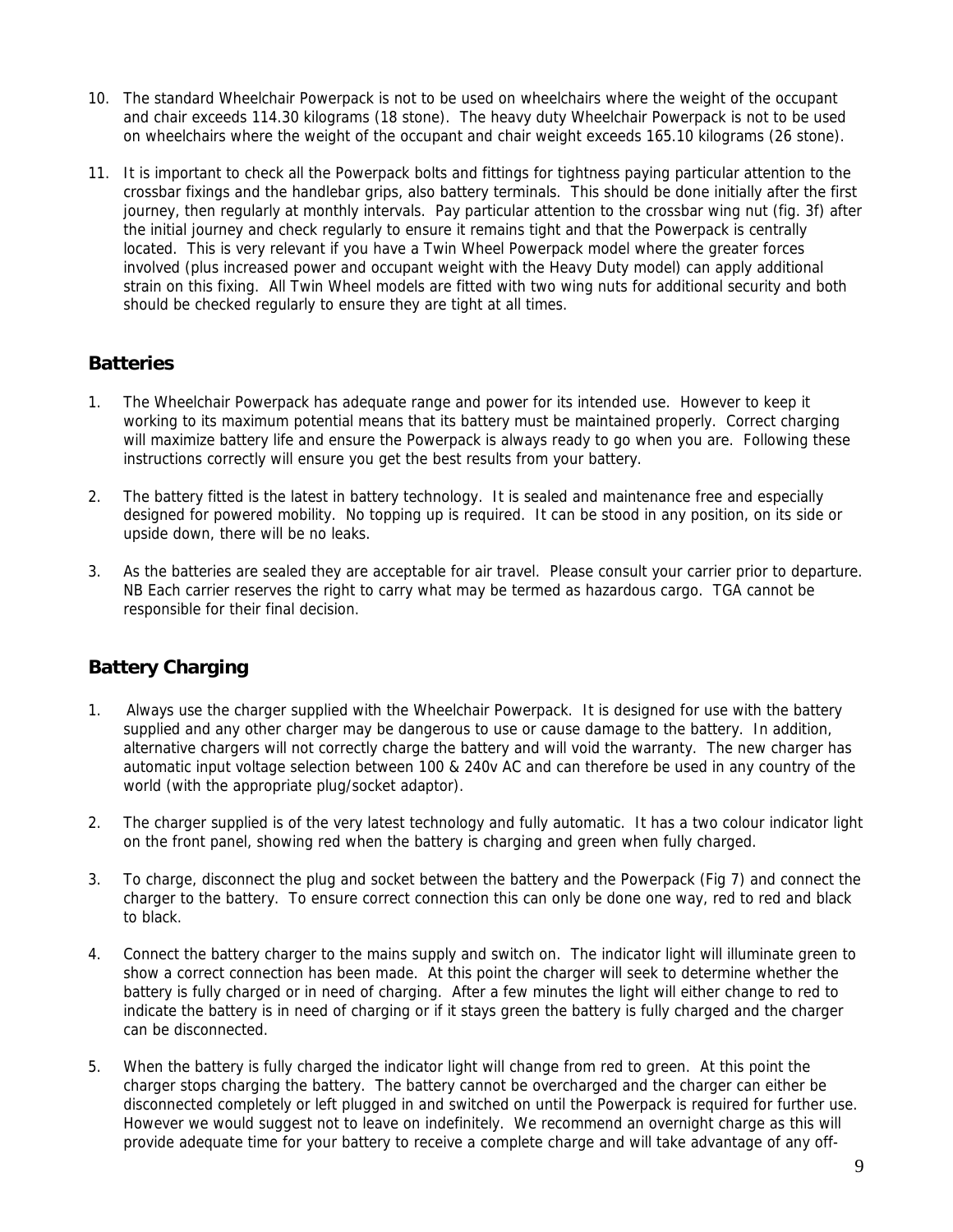peak electricity rates. The charge time may be as much as ten hours depending on the state of charge in the battery. This time may increase as the battery gets older. It is not advisable to put batteries on charge that are already fully charged.

- 6. Always disconnect the mains supply before disconnecting the battery. Do not leave the charger connected to the battery when the mains supply is either switched off or disconnected. This may cause the battery to discharge.
- 7. The battery should not be run completely flat or you may find that you are unable to recharge it. (Contact your local dealer or TGA.)
- 8. If the Powerpack is going to be put away or stored for some time, always ensure the battery is fully charged before storing. To avoid battery deterioration, the Wheelchair Powerpack should not be left for a period of two months or more without charging.
- 9. Although to get out of trouble the batteries can be put on charge for a short period of time, continual charging in this manner will shorten battery life and performance will be reduced.
- 10. For the best results and to prolong battery life try to run the battery down by at least 50% before recharging and in addition it is always best to go through a complete charge cycle each time.
- 11. For the best results it is very important that your battery is cycled for the first 10-15 charges. This means run it down as much as you safely can in use and then give it a full charge. Your battery will not work at its best until this process has been carried out.

#### **Care! Warning**

- Do not allow charger to get wet or use in the rain
- Do not smoke or use a naked flame while your batteries are being charged
- Do not use the charger if it has received a sharp blow, been dropped or otherwise misused in any way. Take it to a qualified technician for inspection
- Do not dismantle the charger. This will void the warranty.
- For a complete charge Do not switch off, unplug or interrupt the recharge cycle until the charging cycle has completed. Make sure that the charger indicator light is green before you unplug your charger.

# **Transportation of the Wheelchair Powerpack**

- 1. Never transport a wheelchair in any type of vehicle with the Powerpack attached.
- 2. During transportation, always ensure that the wheelchair, Powerpack, battery and any associated components are securely strapped down and stowed safely.
- 3. For the purpose of air transportation, the battery fitted to the Wheelchair Powerpack is classified as "nonspillable" under IATA Dangerous Goods Regulations. The battery complies with Special Provision A67 and packaging instruction 806 and may be regarded as non-dangerous. A certificate qualifying this is available from TGA.
- 4. All Wheelchair Powerpacks are tested and subjected to a pre-delivery inspection to ensure the product reaches you in first class condition.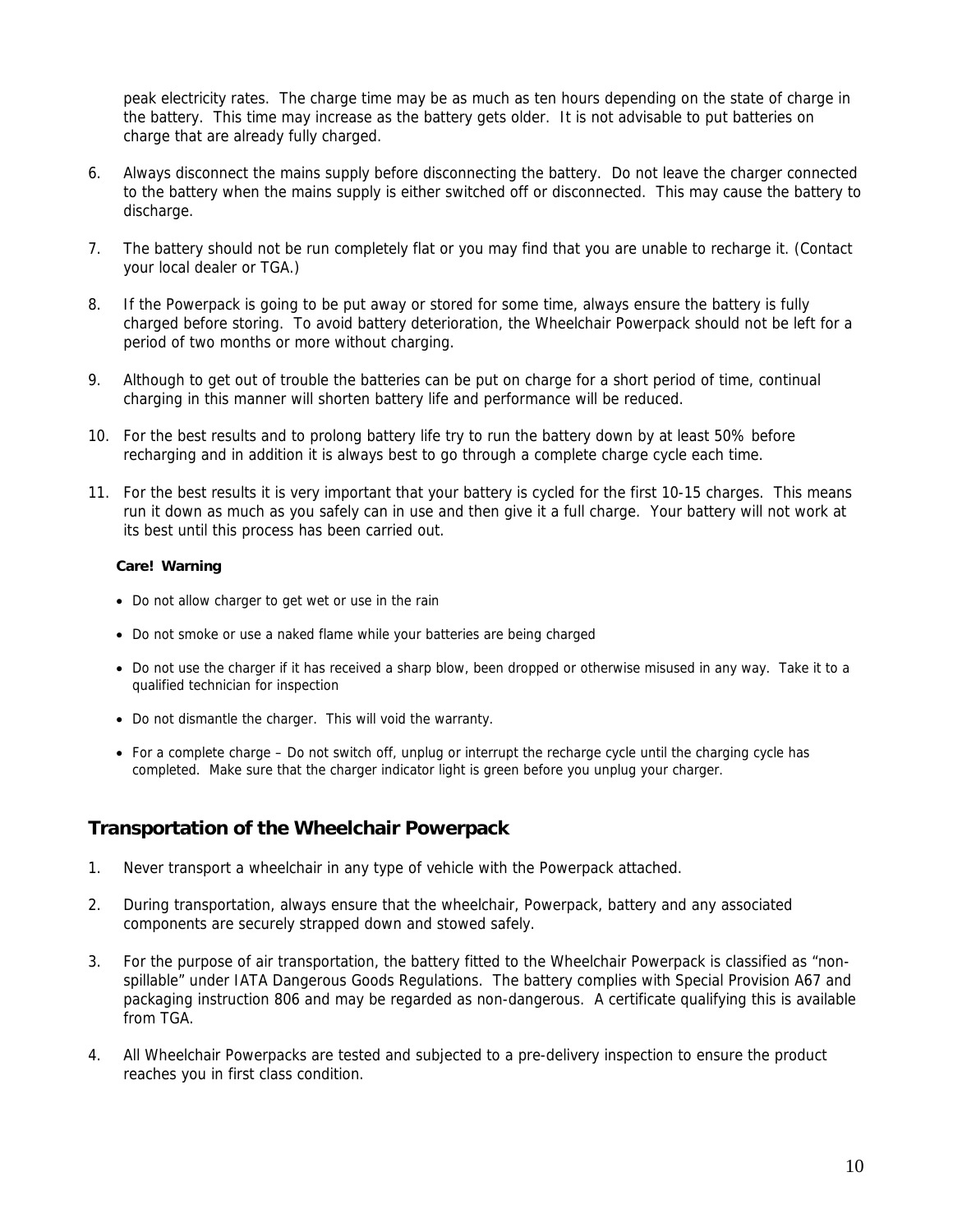# **Warranty**

This is to certify that your TGA product is warranted by TGA for a period of twelve months from the date of purchase subject to the following conditions:

- This warranty is extended only to the original purchaser/user of the TGA product identified by the product serial number located on the frame. This warranty is not transferable.
- TGA will repair or replace free of charge any part found upon inspection by an authorized representative of TGA to be defective in material and/or workmanship.
- If a defect or fault is discovered, the dealer from where the product was purchased should be notified immediately.

#### **Warranty Exclusions**

- Tyres and wheels (these are normal wear components and replacement is not warranted).
- TGA will not be responsible for defects caused by abuse in return transit, vandalism, misuse, abuse, accident, negligence, alteration or misuse caused by non-observance of instructions set out in the Operator's Manual
- This warranty does not cover commercial or rental use of the Powerpack or any use other than normal.
- Returns are only accepted when the product is shipped in the original carton with original protective packaging materials installed.
- Returned goods to be sent to TGA carriage paid. If a successful warranty claim is found, TGA will pay return carriage.

There is no other express warranty. Any and all other implied warranties are excluded. Your rights as a consumer are not affected.

TGA Electric Leisure reserves the right to change the product specification and prices without incurring and obligation.

#### **Thank you for purchasing the Wheelchair Powerpack. We hope it helps to make life a little easier.**